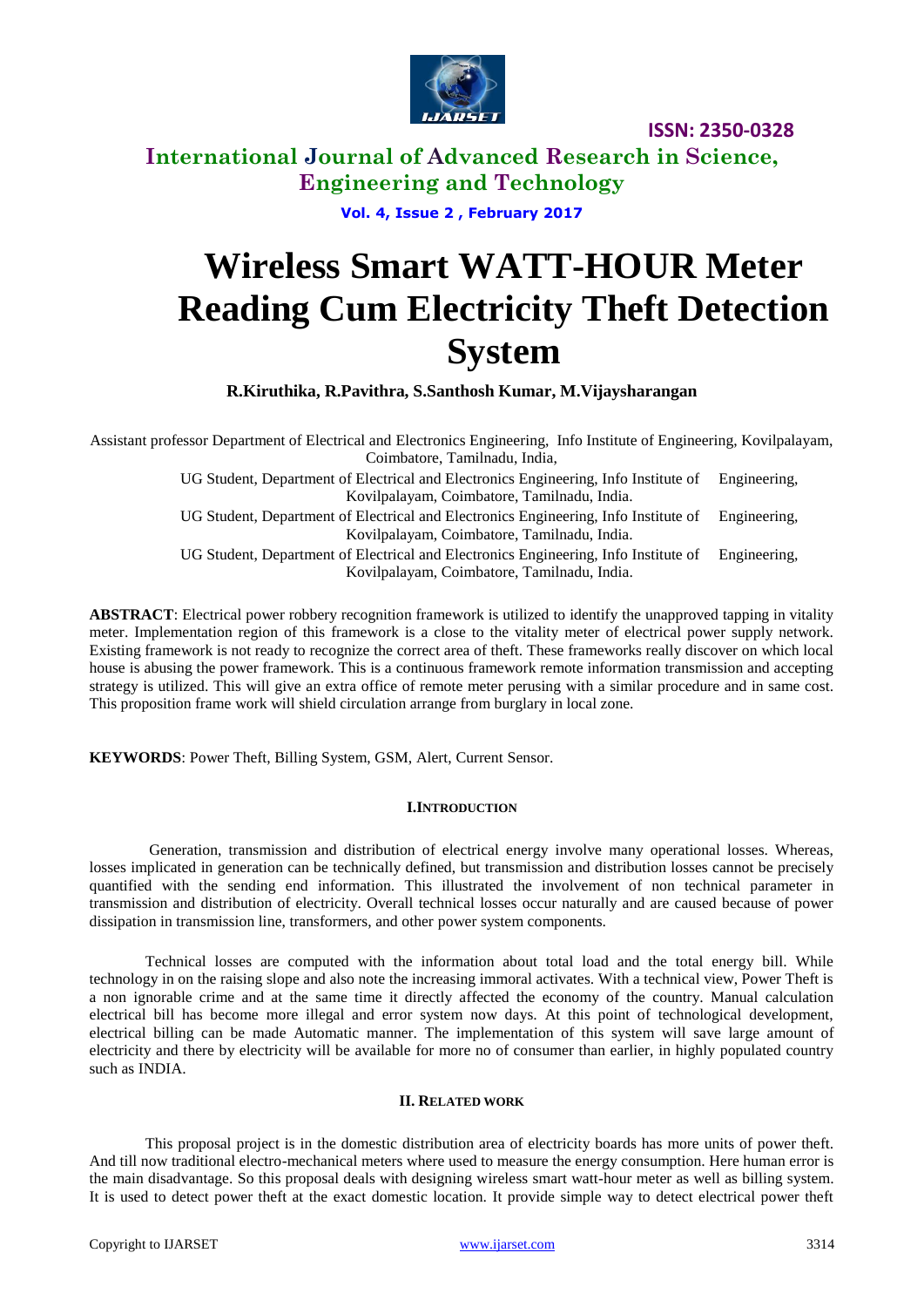

# **International Journal of Advanced Research in Science, Engineering and Technology**

## **Vol. 4, Issue 2 , February 2017**

without any human interface. And also gives alert to the consumer to pay the bill on time(By SMS), to indicate the power theft occurs in the domestic area.

## **III. SCOPE OF THE PAPER**

It is a difficult job for the electricity board officials to manually find the electricity theft as well as take reading and calculated bill as it is time consuming and required man power. In order to avoid the energy theft we are using current sensor to detect the power theft in domestic area. This project will give a alert message to nearby substation when any unwanted power theft occur in the domestic area. Billing consumer for energy consumption is not uniform. It is tedious job for electricity board official to manually go and take meter reading of all domestic houses. Hence considering these factors it is possible to design an energy theft detection system and smart energy meter. This energy theft detection system consists of current sensor near the distribution pole as well as domestic house which is connected to it. The current sensor in the distributed pole will produce the current value that follow in it. The value which get from all the houses are added together to compare with distributed pole value. These values are compared with some tolerance which includes the distribution losses. When the compared values are not equal, the microcontroller will send the alert sms to substation through GSM module. Smart energy meter which will provide bill to consumer through SMS. The proposed energy meter utilized a GSM module to transfer energy consumed to the authority side (consumer as well as substation).

#### **IV. BLOCK DIAGRAM OF PROPOSAL MODEL**

The block diagram below shows the Wireless Smart Watt-Hour Meter reading cum electricity Theft Detection. This block diagram clearly explained about how the power theft has been detected and bill process method. In this microcontroller has been connected with power circuit and GSM transceiver. Current sensors are used to measure the current value from the load as well as from the distributed pole. The microcontroller is design in such a way that it will compare the both value of current sensors and produce the error value. Based on the error value the microcontroller will send the SMS to nearby substation. It also designs to send the consumption bill to the consumer as well as to the nearby substation.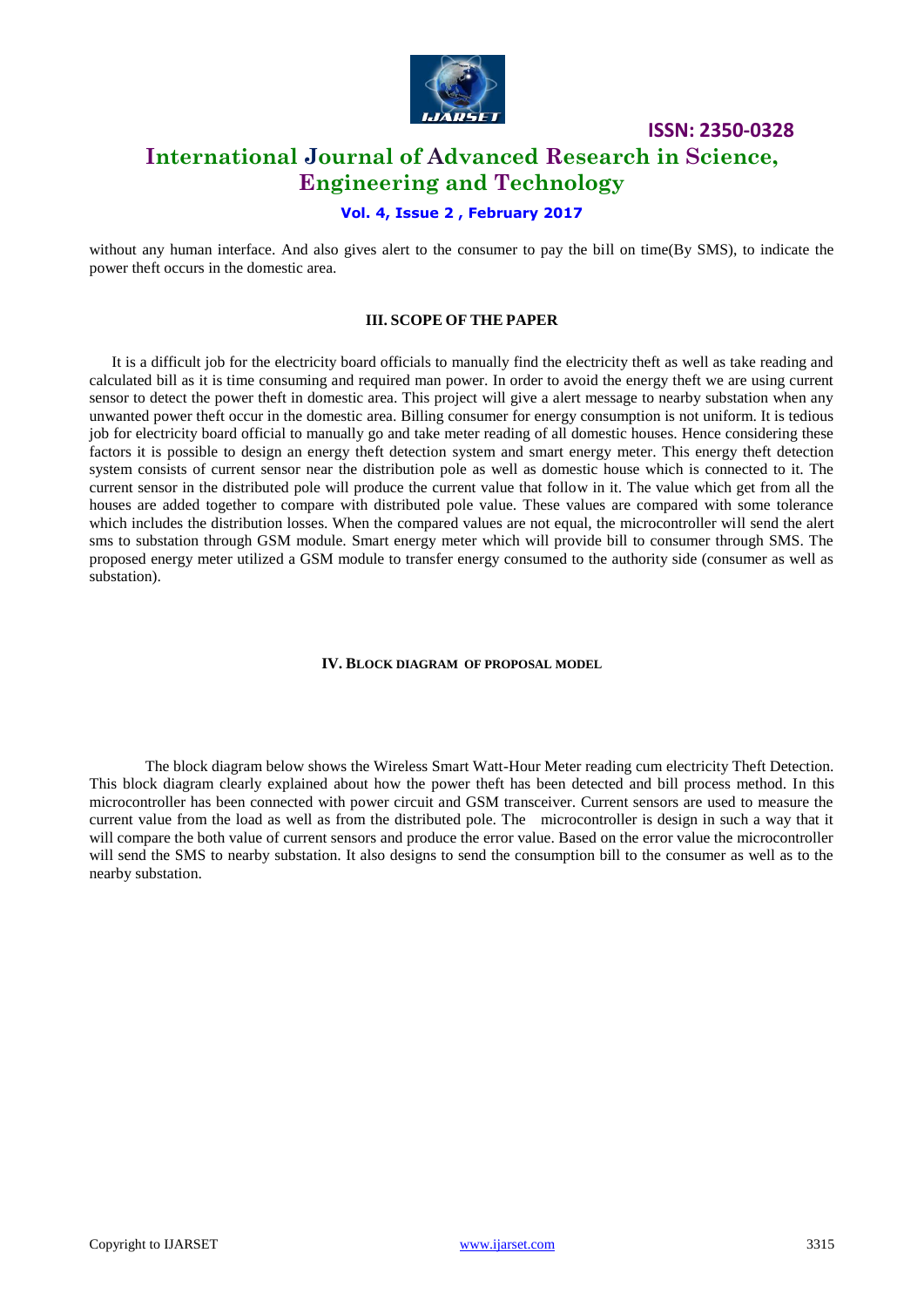

# **International Journal of Advanced Research in Science, Engineering and Technology**

**Vol. 4, Issue 2 , February 2017**



Fig. 1.Block Diagram of Proposal Model

### **V.FLOW CHART**

#### **A.PROPOSAL MODEL**

The below flow chart1 shows the general flow method of proposal model of the project. In this model the distributed pole receives the power supply from nearby substation. The distributed pole gets 230V, single phase 50 Hz AC supply. This supply is injected to two different electrical device i.e., one is energy meter where another one is step down transformer (230V to 12V AC supply). The output of step-down transformer is connected to the bridge rectifier to convert AC into DC. The filter and voltage regulator is used to remove the unwanted signal and to provide the pure DC current. The energy meter which has LED connection, is coupled with opto coupler to determine the power consumption. In other side of energy meter a load is connected to it. In between the load and energy meter, a current sensor is connected. The output of current sensor and opto coupler are compared in the Microcontroller unit. This MCU send the message to the consumer and substation based on the error signal generated in it.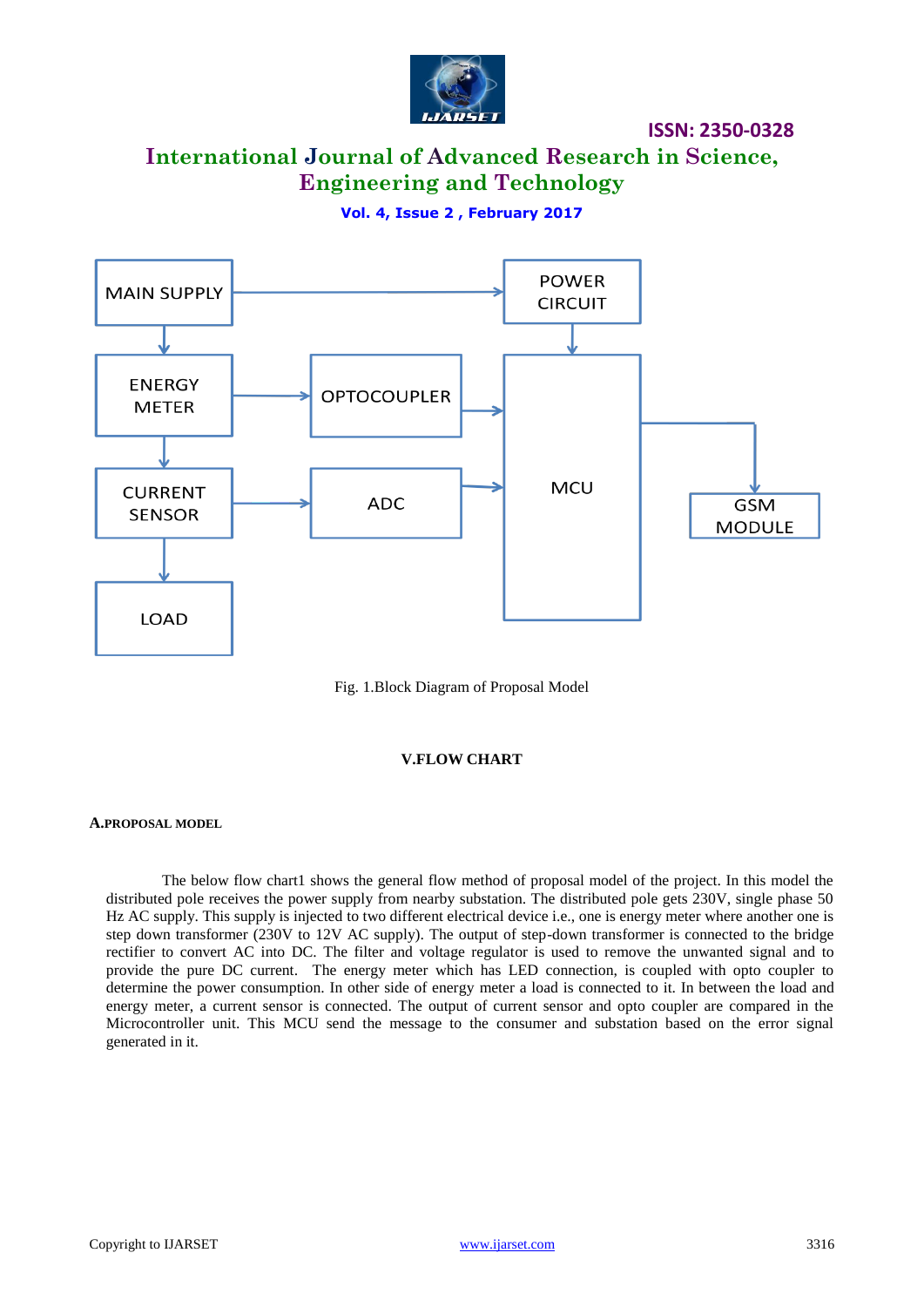

# **International Journal of Advanced Research in Science, Engineering and Technology**

**Vol. 4, Issue 2 , February 2017**



Fig 2 Flow Chart for Proposal Model

### **VI. PROCESS OF MCU**

The two different outputs of current sensor and opto coupler is used to detect the theft and billing purpose. The output of current sensor is used to calculate the power  $(P1)$ . The output of opto coupler is used to determine the power (P2). It is based on the LED in energy meter. The value of opto coupler will pass to next stage only if it is 1. These two outputs are compared and procedure the error value. If the value is positive means it will calculate the unit consumption and convert into amount to be payed by consumer. The negative value will help to send the alert message to substation. The below formulae is used to determine the power P1, P2 and E-bill:

| $P1 = VIcos\emptyset$ |  |
|-----------------------|--|
| $P2=Q$                |  |
| $U=(P1\%1000)$        |  |
| $R = 3.15*U$          |  |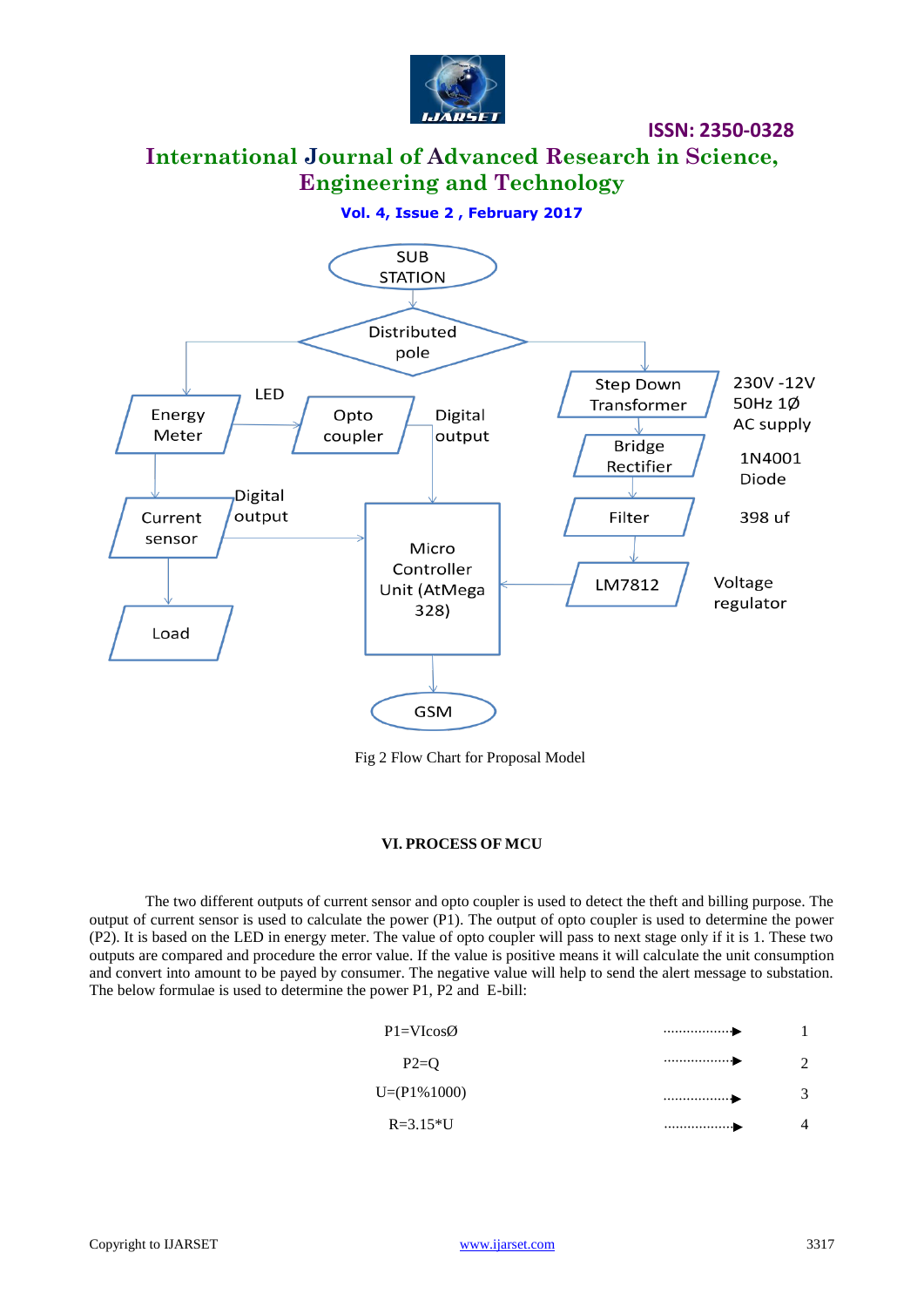

# **International Journal of Advanced Research in Science, Engineering and Technology**

**Vol. 4, Issue 2 , February 2017**



Fig.3.Flow Chart for Process of MCU

#### **VII. CONCLUSION**

The proposed system provides the solution for some of the main problems faced by the existing distribution system. The design provides that power theft can be effectively curbed by detecting where the power theft occurs and informing the authorities. It saves time as well as reduces human error while taking readings in the energy meter. It also sends the information of unit consumption to nearer substation and to the consumer.

#### **REFERENCES**

- 1) Abhinandan Jain., "Design And Development Of Gsm Based Energy Meter", International Journal Of Computer Applications (0975 888) ,Vol. No.12, June 2012.
- 2) Akash Kharat ., Chetan Bachhav ., Sugat Sonawane ., and Shingare S.S ., "Prepaid Energy Meter With Auto Power Theft Detection", Ijariie-Issn(O)-2395-4396, Vol.No.2, Issue.No.3, 2016.